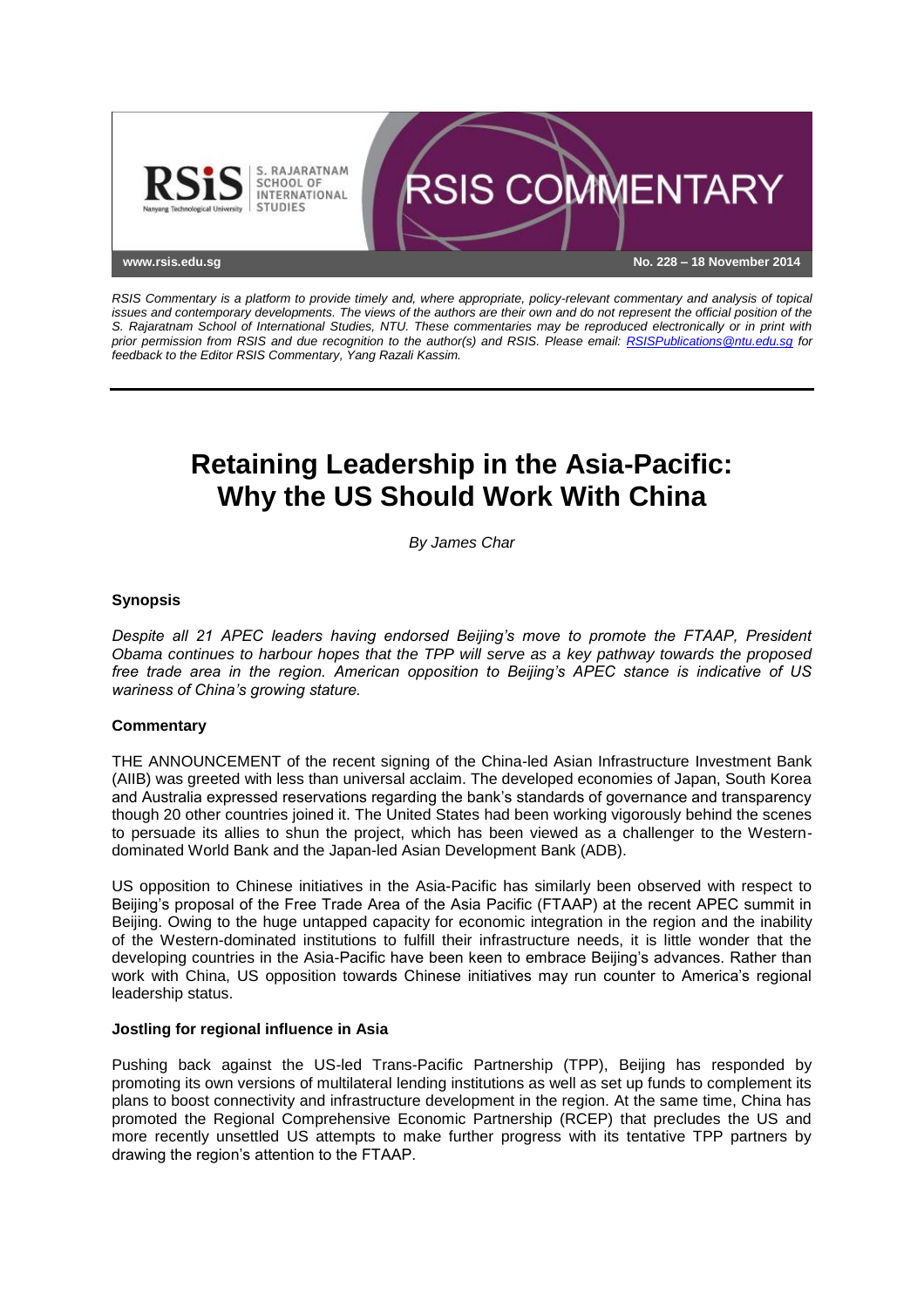As things stand, there is a currently a huge discrepancy between the lending capacity of the World Bank as well as the ADB and the infrastructure assistance required by nations in the region. It therefore comes as no surprise that the signatories to the AIIB – many of whom are still in the economic doldrums – have warmed to China's promise to deliver the infrastructure assistance necessary to kick-start economic development in their own countries.

Likewise, Beijing can be expected to exercise greater influence in the Asia-Pacific via its decision to set up its very own Silk Road Fund to realise Chinese President Xi Jinping's calls for the establishment of the Silk Road Economic Belt and 21st Century Maritime Silk Road.

As witnessed at the APEC summit, China's proposals to set up the FTAAP and its promotion of a feasibility study – later watered down to a 'collective strategic study' - were perceived as rolling back the US' TPP negotiations, thereby further weakening US economic hegemony that has already lost momentum. Put together, China's strategic manoeuvres are expected to boost its status as the leading power in Asia at the expense of the US regional leadership. That is why the US has been vehemently lobbying against Chinese initiatives to shape the regional economic architecture in Asia.

#### **Swimming against the economic tide**

Nevertheless the China-dominated AIIB cannot be expected to fully negate extant American and Japanese economic influence in the region. However China's status as both a founding member and the leading contributor in the new lending institution means that it would no longer have to contend with the problems faced in those establishments born out of Bretton Woods.

Where the AIIB is concerned, China should therefore be able to exercise a freer hand in identifying those countries and sectors where infrastructure development funds are to be disbursed. These can only enhance Beijing's relationships in the region and win it greater influence over the longer term.

The momentum of South-South cooperation between Beijing and other developing nations as well as China's invitation for all interested parties to hitch a ride aboard its economic development also show that the immediate priorities of regional political elites may lie in developing their own domestic economies. One such example which has signed on to the AIIB is the Philippines – a staunch US ally and China's rival claimant in the South China Sea. Given how the US had pressured its regional allies against striking a deal with Beijing on the AIIB, it is not implausible that the Philippines might in fact have rejected American overtures.

Under the current period of relative peace and stability in the region, American security goods may not appeal to regional countries as much as those economic rewards provided by China. Moreover, in endorsing the economic proposals that China has been promoting of late, regional leaders have also inadvertently signalled to the US their policy preferences. In pressuring those states keen on receiving Chinese economic engagement, the US may in actual fact be pushing away those very same countries it is trying to court.

### **New phase in US-China relations?**

The recent flurry of US activity in response to Chinese initiatives to take up more regional responsibilities may also reflect greater American awareness of China's growing stature. While the Chinese leadership has retained its membership within the liberal Bretton Woods systems and called for reforms to global governance, Beijing is in reality reorganising the global order by purposefully shifting the balance of power in its favour via bilateral and multilateral platforms. As much as the US would like to ignore China's enunciation of a new type of great power relations, current evidence suggests that we may already have entered into a new phase of Sino-US rivalry.

To be sure, the US still retains considerable leverage in the region as evinced by the APEC leaders' decision to ditch the term "feasibility study" in favour of "collective strategic study" in their joint communiqué, possibly due to pressure from Washington. Regardless, US economic hegemony in the region in particular has borne the brunt of China's rise.

In choosing to work against China – rather than alongside it – as the latter grows to take on even